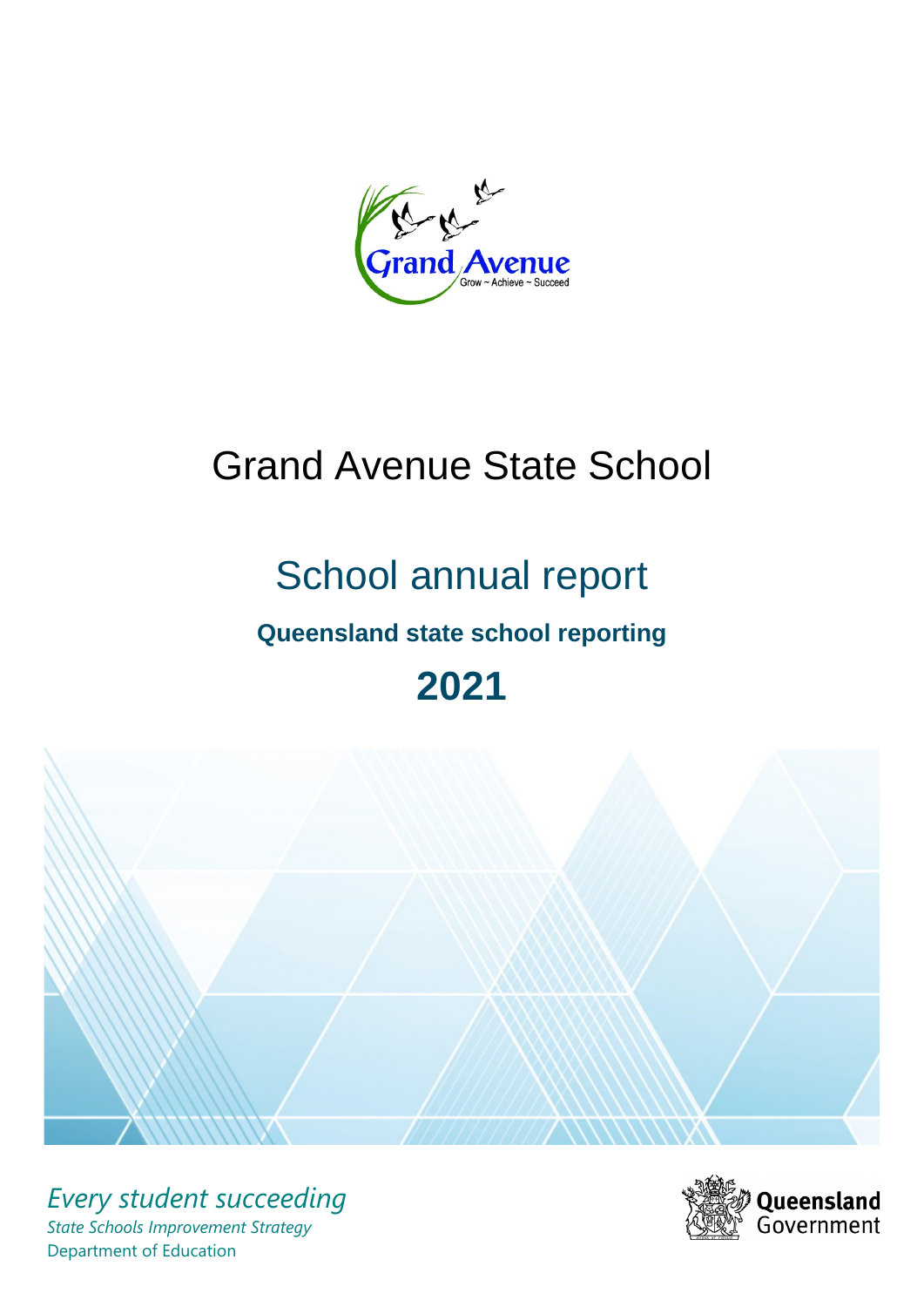**OFFICIAL – Public** Published as information source only. Public information used to create this report may not appear in this format in the public domain Please refer to disclaimer information.

#### **Contact details**

| <b>Postal Address</b> | PO Box 4126 Forest Lake 4078      |
|-----------------------|-----------------------------------|
| <b>Phone</b>          | $(07)$ 3372 0555                  |
| Fax                   | (07) 3372 0500                    |
| <b>Email</b>          | principal@grandavenuess.eg.edu.au |
| Website               | https://grandavenuess.eg.edu.au   |

#### **Disclaimer**

The materials presented in this report are distributed by the Department of Education (the department) as an information source only.

The information and data in this report is subject to change without notice.<br>The department makes no statements, representations, or warranties about the accuracy or completeness of, and you should not rely on, any informa report.

The department disclaim all responsibility and all liability (including without limitation, liability in negligence) for all expenses, losses, damages and costs you might incur as a result of the information in this report being inaccurate or incomplete in any way, and for any reason.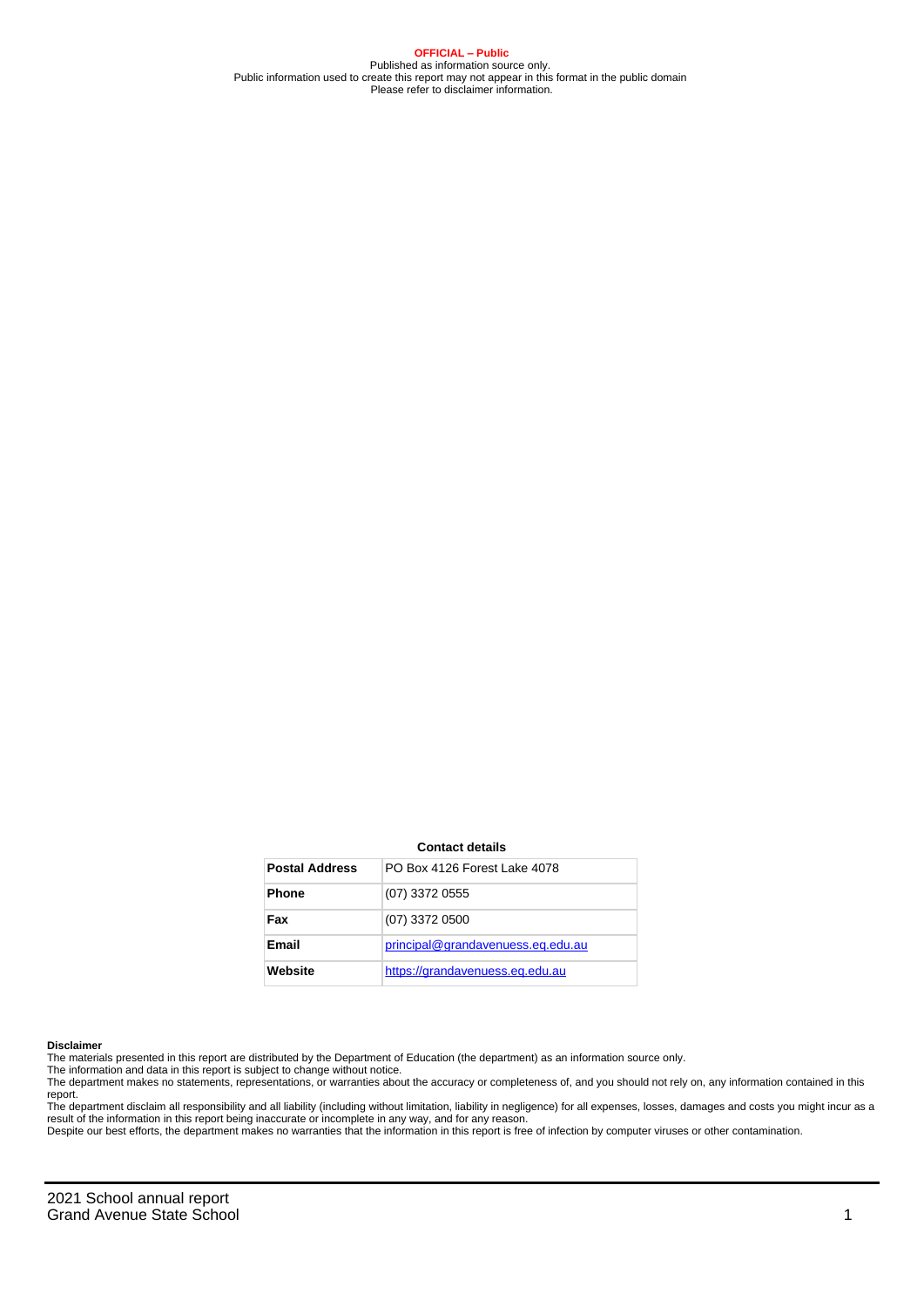| School context                   |                                                                                                                                                                                              |
|----------------------------------|----------------------------------------------------------------------------------------------------------------------------------------------------------------------------------------------|
| Coeducational or single sex      | Coeducational                                                                                                                                                                                |
| <b>Independent Public School</b> | No.                                                                                                                                                                                          |
| Year levels offered in 2021      | Prep Year - Year 6                                                                                                                                                                           |
| Webpages                         | Additional information about Queensland state schools is located on the:<br>My School website<br>Queensland Government data website<br>Queensland Government schools directory website.<br>٠ |

# **Characteristics of the student body**

### **Student enrolments**

#### **Table 1: Student enrolments by year level**

|                   |       | <b>February</b> |       |       | <b>August</b> |       |
|-------------------|-------|-----------------|-------|-------|---------------|-------|
| Year Level        | 2019  | 2020            | 2021  | 2019  | 2020          | 2021  |
| <b>Prep Year</b>  | 180   | 160             | 154   | 179   | 163           | 159   |
| Year <sub>1</sub> | 193   | 181             | 164   | 192   | 187           | 163   |
| Year <sub>2</sub> | 169   | 184             | 177   | 169   | 182           | 173   |
| Year <sub>3</sub> | 167   | 169             | 177   | 166   | 170           | 175   |
| Year 4            | 183   | 163             | 170   | 188   | 163           | 173   |
| Year 5            | 167   | 185             | 160   | 166   | 186           | 159   |
| Year <sub>6</sub> | 167   | 160             | 176   | 165   | 163           | 173   |
| <b>Total</b>      | 1,226 | 1,202           | 1,178 | 1,225 | 1,214         | 1,175 |

Notes

1. Student counts include headcount of all full- and part-time students at the school.

## **Average class sizes**

#### **Table 2: Average class size information for each phase of schooling**

| <b>Year Levels</b> | 2019 | 2020 | 2021 |
|--------------------|------|------|------|
| Prep – Year 3      | 24   | 23   | 22   |
| Year 4 – Year 6    | 26   | ソフ   | クフ   |

Notes

1. Classes are measured against the target of 25 students per teacher in Prep to Year 3 and Years 11 to 12, and target of 28 students per teacher in Years 4 to 10. Where composite classes exist across cohorts (e.g. Year 3/4) the class size targets would be the lower cohort target.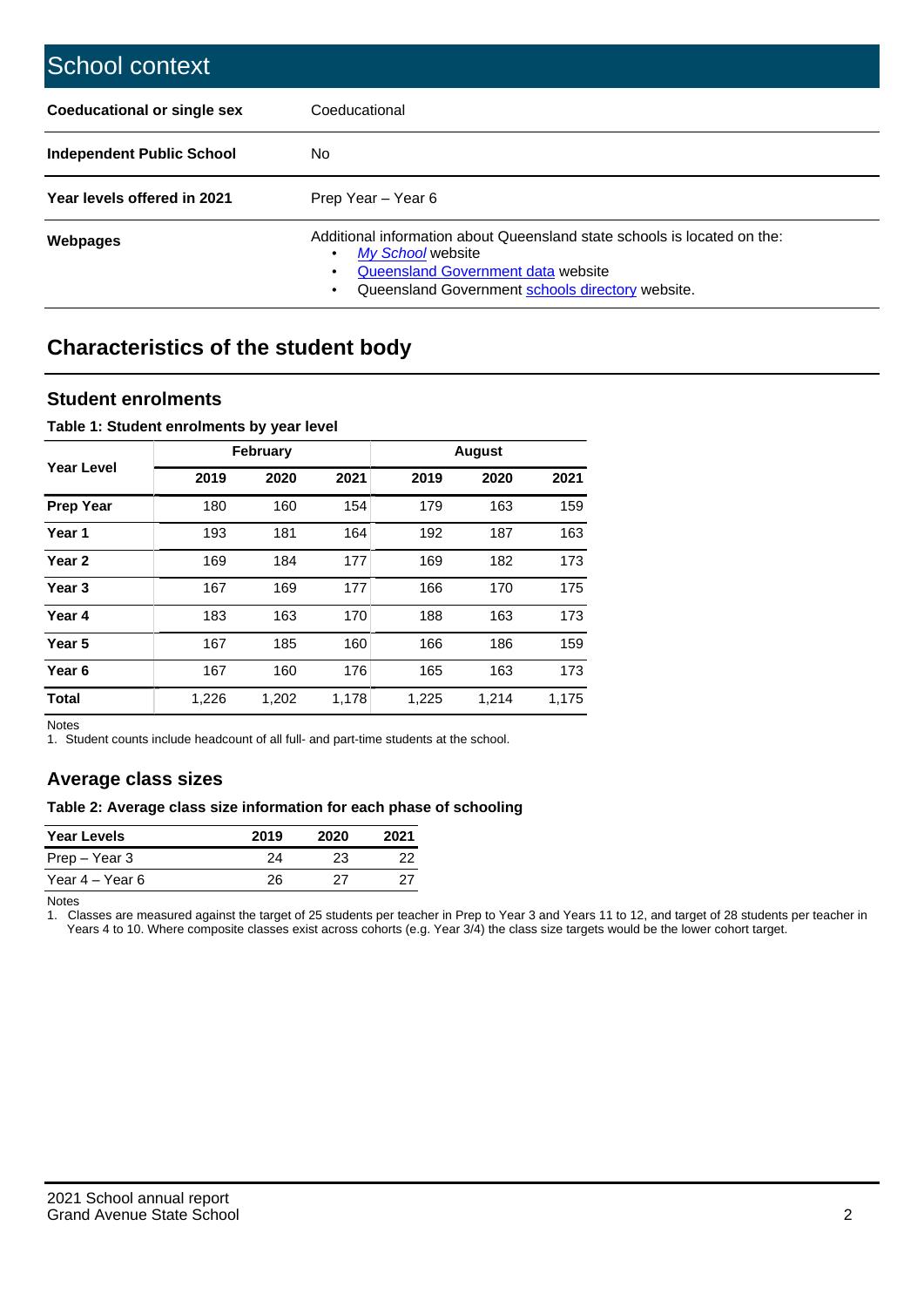## **Respectful relationships education**

To support students' learning, health and wellbeing all state schools are required to implement respectful relationships education through the Prep to Year 10 Australian Curriculum: Health and Physical Education and/or through school pastoral care programs across Prep to Year 12.

### **Parent, student and staff satisfaction**

Tables 3–5 show selected items from the Parent/Caregiver, Student and Staff School Opinion Surveys. In response to the COVID-19 health emergency, the annual school opinion surveys of students, teachers and staff were not administered in 2020. A new time series started in 2021 and data from this collection is not considered directly comparable with earlier collections due to significant methodology changes.

For state level information go to the **[School Opinion Survey](https://qed.qld.gov.au/publications/reports/statistics/schooling/schools/schoolopinionsurvey) webpage**.

#### **Table 3: Parent/Caregiver Survey**

| Percentage of parents/caregivers who agree <sup>1</sup> that:                                               | 2019  | 2020 | 2021  |
|-------------------------------------------------------------------------------------------------------------|-------|------|-------|
| This is a good school.                                                                                      | 90.6% |      | 88.4% |
| My child likes being at this school. <sup>2</sup>                                                           | 95.3% |      | 90.0% |
| My child feels safe at this school. <sup>2</sup>                                                            | 93.7% |      | 88.6% |
| My child's learning needs are being met at this school. <sup>2</sup>                                        | 82.8% |      | 84.6% |
| My child is making good progress at this school. <sup>2</sup>                                               | 87.5% |      | 83.8% |
| Teachers at this school expect my child to do his or her best. <sup>2</sup>                                 | 92.1% |      | 92.8% |
| Teachers at this school provide my child with useful feedback about his or her school<br>work. <sup>2</sup> | 80.6% |      | 87.9% |
| Teachers at this school motivate my child to learn. <sup>2</sup>                                            | 90.5% |      | 89.5% |
| Teachers at this school treat students fairly. <sup>2</sup>                                                 | 85.7% |      | 90.0% |
| can talk to my child's teachers about my concerns. <sup>2</sup>                                             | 87.3% |      | 88.6% |
| This school works with me to support my child's learning. <sup>2</sup>                                      | 85.9% |      | 86.4% |
| This school takes parents' opinions seriously. <sup>2</sup>                                                 | 75.4% |      | 77.7% |
| Student behaviour is well managed at this school. <sup>2</sup>                                              | 83.9% |      | 83.2% |
| This school looks for ways to improve. <sup>2</sup>                                                         | 91.9% |      | 82.6% |
| This school is well maintained. <sup>2</sup>                                                                | 93.7% |      | 93.8% |

Notes

1. Agree represents the percentage of respondents who Somewhat Agree, Agree or Strongly Agree with the statement.

2. Nationally agreed parents/caregiver items.

3. DW = Data withheld to ensure confidentiality.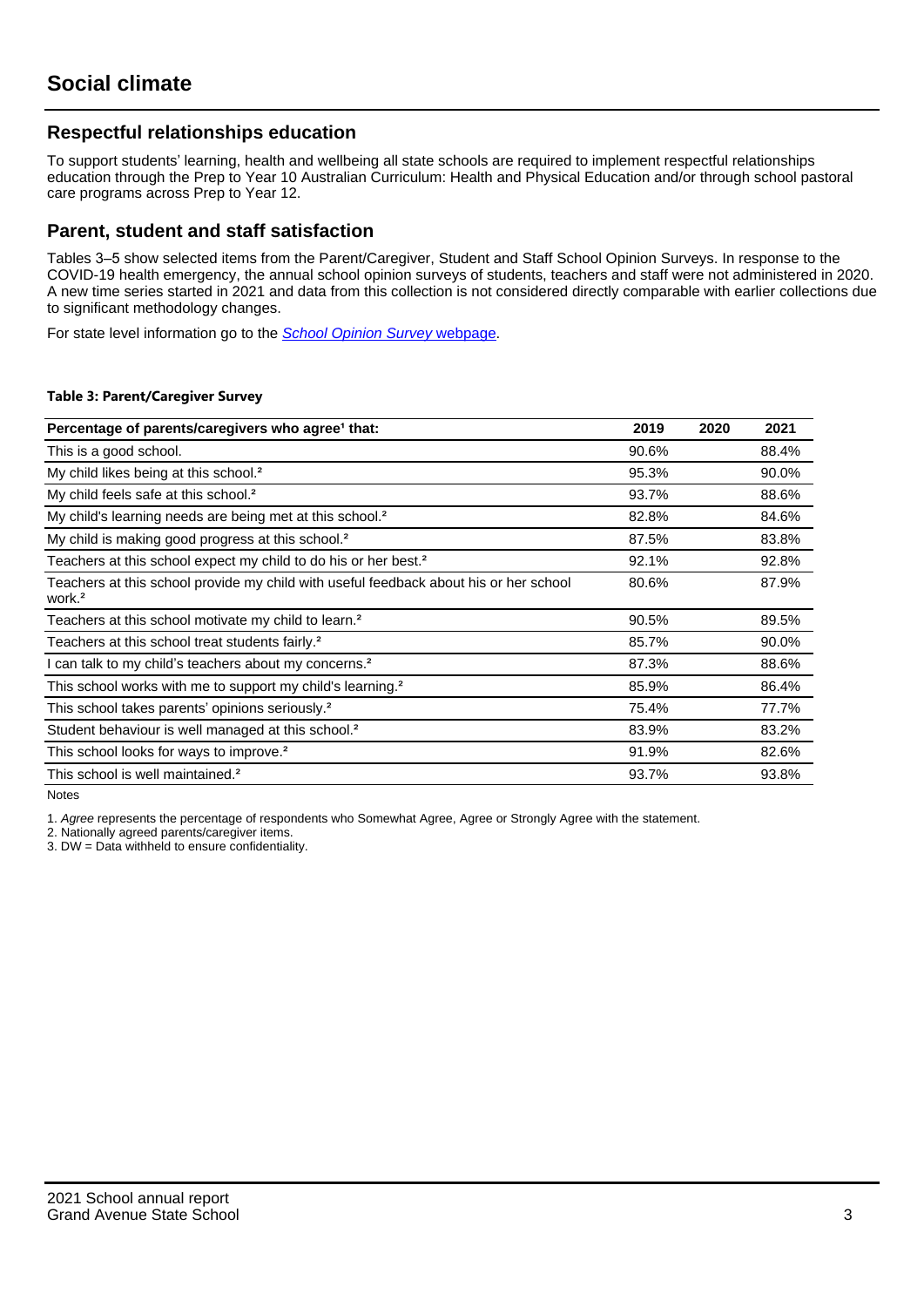#### **Table 4: Student Survey**

| Percentage of students who agree <sup>1</sup> that:                            | 2019  | 2020 | 2021   |
|--------------------------------------------------------------------------------|-------|------|--------|
| I like being at my school. <sup>2</sup>                                        | 91.5% |      | 86.4%  |
| I feel safe at my school. <sup>2</sup>                                         | 95.7% |      | 88.2%  |
| My teachers motivate me to learn. <sup>2</sup>                                 | 93.9% |      | 95.6%  |
| My teachers expect me to do my best. <sup>2</sup>                              | 98.2% |      | 100.0% |
| My teachers provide me with useful feedback about my school work. <sup>2</sup> | 93.0% |      | 95.6%  |
| Teachers at my school treat students fairly. <sup>2</sup>                      | 81.4% |      | 88.1%  |
| I can talk to my teachers about my concerns. <sup>2</sup>                      | 84.1% |      | 74.6%  |
| My school takes students' opinions seriously. <sup>2</sup>                     | 91.2% |      | 80.3%  |
| Student behaviour is well managed at my school. <sup>2</sup>                   | 77.7% |      | 71.2%  |
| My school looks for ways to improve. <sup>2</sup>                              | 94.0% |      | 90.9%  |
| My school is well maintained. <sup>2</sup>                                     | 94.8% |      | 91.2%  |
| My school gives me opportunities to do interesting things. <sup>2</sup>        | 92.9% |      | 92.5%  |

Notes

1. Agree represents the percentage of respondents who Somewhat Agree, Agree or Strongly Agree with the statement.

2. Nationally agreed student items.

3. DW = Data withheld to ensure confidentiality.

#### **Table 5: Staff Survey**

| Percentage of staff who agree <sup>1</sup> that:                                                            | 2019   | 2020 | 2021  |
|-------------------------------------------------------------------------------------------------------------|--------|------|-------|
| I feel confident embedding Aboriginal and Torres Strait Islander perspectives across the<br>learning areas. | 84.4%  |      | 80.5% |
| I enjoy working at this school. <sup>2</sup>                                                                | 90.6%  |      | 78.6% |
| I feel this school is a safe place in which to work. <sup>2</sup>                                           | 95.8%  |      | 87.5% |
| I receive useful feedback about my work at this school. <sup>2</sup>                                        | 82.3%  |      | 65.5% |
| Students are encouraged to do their best at this school. <sup>2</sup>                                       | 100.0% |      | 96.4% |
| Students are treated fairly at this school. <sup>2</sup>                                                    | 95.7%  |      | 89.5% |
| Student behaviour is well managed at this school. <sup>2</sup>                                              | 88.4%  |      | 67.9% |
| Staff are well supported at this school. <sup>2</sup>                                                       | 87.5%  |      | 55.6% |
| This school takes staff opinions seriously. <sup>2</sup>                                                    | 80.6%  |      | 61.8% |
| This school looks for ways to improve. <sup>2</sup>                                                         | 96.9%  |      | 89.1% |
| This school is well maintained. <sup>2</sup>                                                                | 94.6%  |      | 92.9% |
| This school gives me opportunities to do interesting things. <sup>2</sup>                                   | 86.3%  |      | 64.2% |

Notes

1. Agree represents the percentage of respondents who Somewhat Agree, Agree or Strongly Agree with the statement.

2. Nationally agreed staff items.

3. DW = Data withheld to ensure confidentiality.

## **Description of how this school manages non-attendance**

Queensland state schools manage non-attendance in line with the Queensland Department of Education procedures: [Managing Student Absences and Enforcing Enrolment and Attendance at State Schools](https://ppr.qed.qld.gov.au/pp/managing-student-absences-and-enforcing-enrolment-and-attendance-at-state-schools-procedure); and [Roll Marking in State Schools,](https://ppr.qed.qld.gov.au/pp/roll-marking-in-state-schools-procedure) which outline processes for managing and recording student attendance and absenteeism.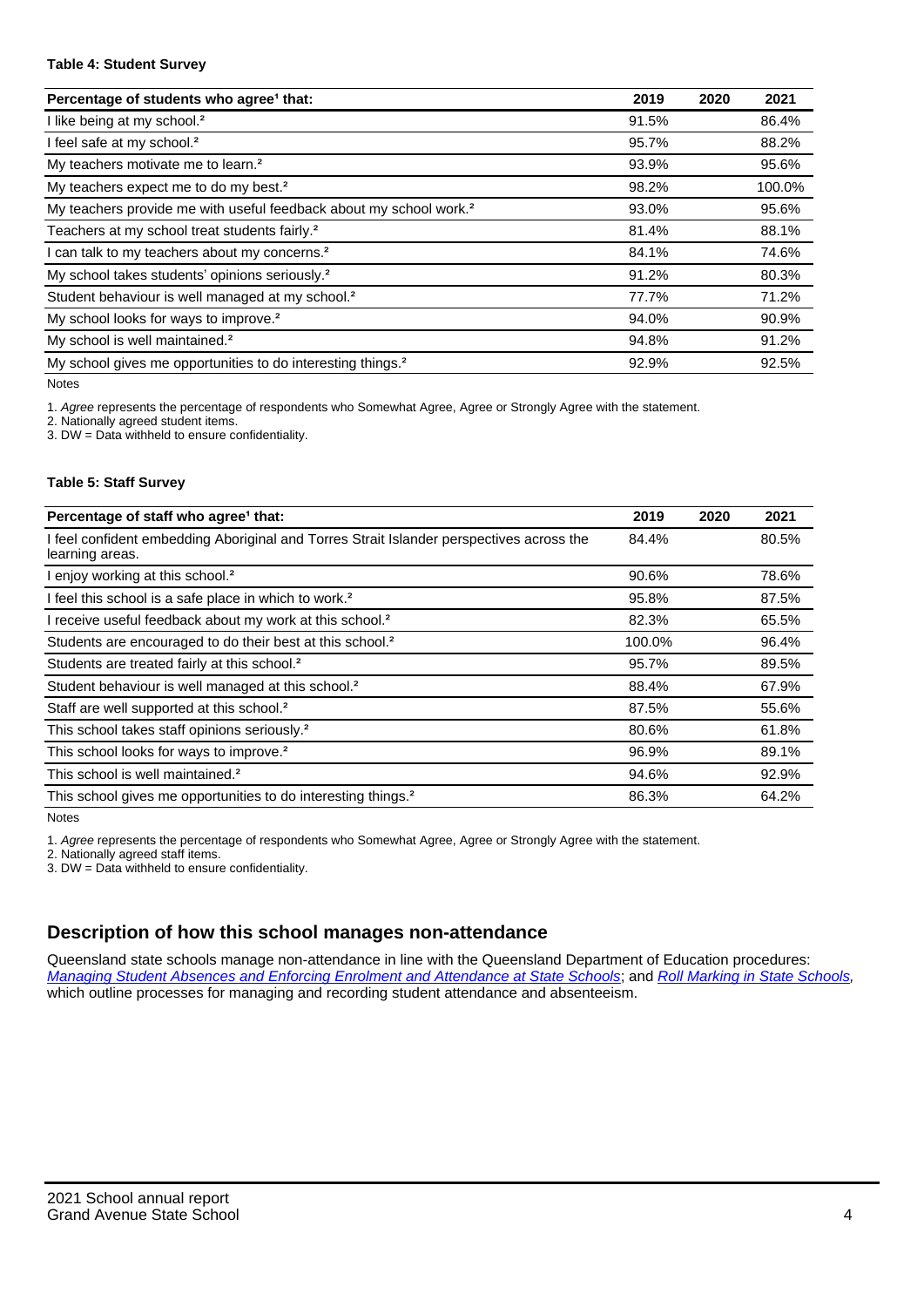## **School disciplinary absences**

#### **Table 6: Count of school disciplinary absences at this school**

| Type of school disciplinary absence | 2019 | 2020 | 2021 |
|-------------------------------------|------|------|------|
| Short suspension                    | 36   | 42   | 67   |
| Long suspension                     |      |      |      |
| Exclusion                           | O    |      |      |
| Total                               | 37   |      | 67   |

Notes

1. School disciplinary absence (SDA) data is a total of short suspensions (1–10 days), long suspensions (11–20 days), exclusions and cancellations. 2. The number of SDAs is not the number of students who received an SDA as one student may be suspended several times in a school year. Each time a student is suspended it is recorded as an additional SDA. The data does not reflect the outcomes of appeal decisions.

3. 2020 data was impacted by the COVID-19 health emergency. There were significantly fewer SDAs during the home-based learning period (the first five weeks of Term 2) compared to other years.

# **School funding**

## **School income broken down by funding source**

School income, reported by financial year accounting cycle using standardised national methodologies and broken down by funding source is available via the  $My$  School website.

#### **How to access our income details**

- 1. Click on the My School link <http://www.myschool.edu.au/>.
- 2. Enter the school name or suburb of the school you wish to search.

|--|

3. Click on View School Profile to access the school's profile.



4. Click on Finances and select the appropriate year to view school financial information.

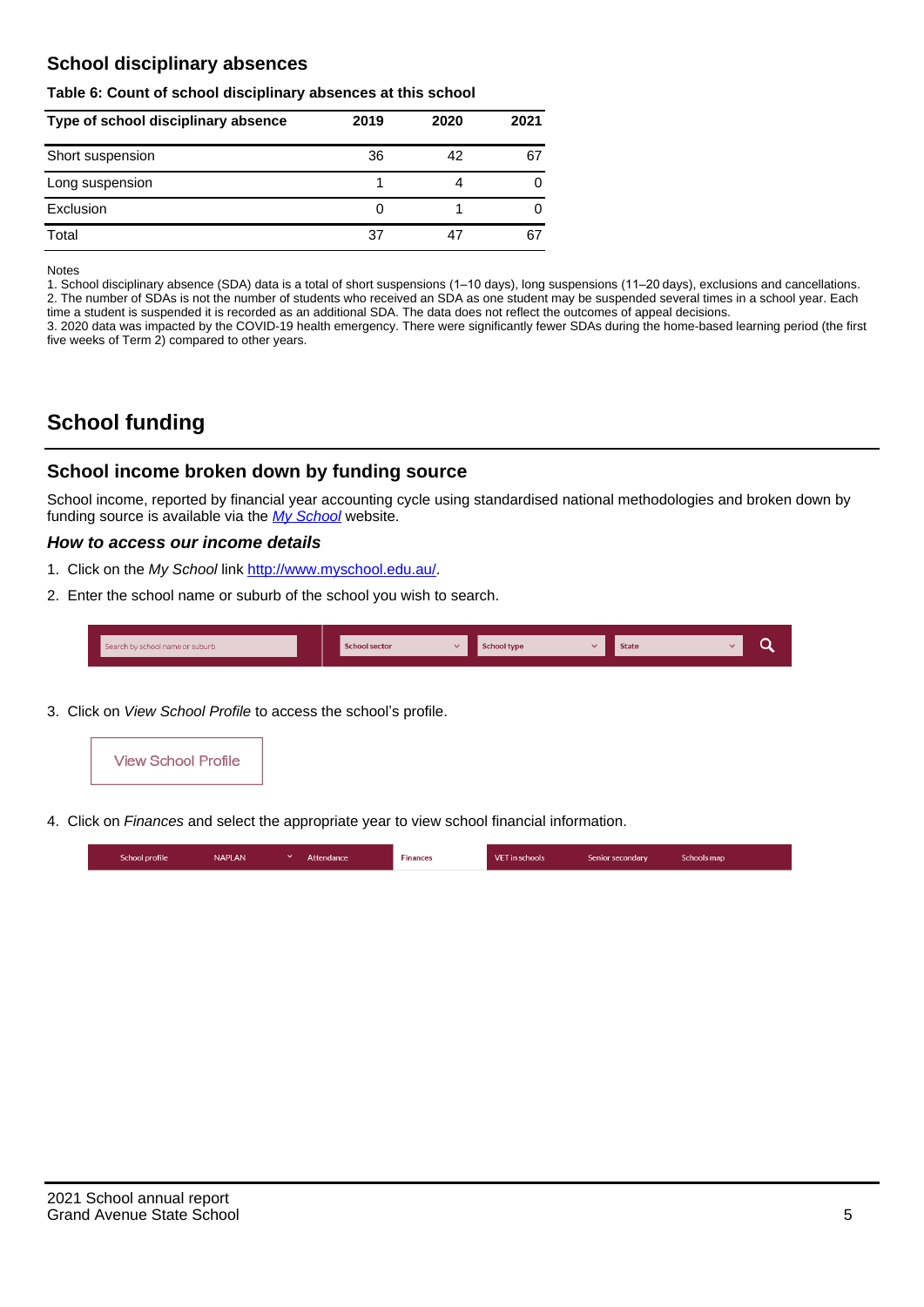# **Teacher standards and qualifications**

The Teacher registration eligibility requirements: Policy (p.1) states:

To be eligible for registration, a person must satisfy the Queensland College of Teachers (QCT) that they meet requirements regarding qualification and experience, or have otherwise met the requirements of the Australian Professional Standards for Teachers (APST). A person must also satisfy the QCT that they are suitable to teach and meet English language proficiency requirements. All these requirements are specified in the Act and the Education (Queensland College of Teachers) Regulation 2005 (the Regulation).

The qualifications required for teacher registration are successful completion of either -

- (a) a four-year initial teacher education program including teacher education studies of at least one year (e.g. a Bachelor of Education, or a double Bachelor degree in Science and Teaching) or
- (b) a one-year graduate initial teacher education program following a degree (e.g. a one-year Graduate Diploma of Education (Secondary) after a three-year Bachelor degree) or
- (c) another course of teacher education that the QCT is reasonably satisfied is the equivalent of (a) or (b). These are considered on a case-by-case basis.

For more information, please refer to the following link:

• <https://www.qct.edu.au/registration/qualifications>

# **Workforce composition**

## **Staff composition, including Indigenous staff**

#### **Table 7: Workforce composition for this school**

|                    | <b>Teaching staff</b> |      | Non-teaching staff |      | Indigenous staff |      |      |      |      |
|--------------------|-----------------------|------|--------------------|------|------------------|------|------|------|------|
| <b>Description</b> | 2019                  | 2020 | 2021               | 2019 | 2020             | 2021 | 2019 | 2020 | 2021 |
| Headcount          | 89                    | 82   | 85                 | 42   | 43               | 42   | <5   | <5   |      |
| <b>FTF</b>         | 78                    | 74   | 75.                | 28   | 30               | 30   | <5   | ה>   |      |

Notes

1. Teaching staff includes school leaders.

2. Indigenous refers to Aboriginal and Torres Strait Islander people of Australia.

3. FTE = full-time equivalent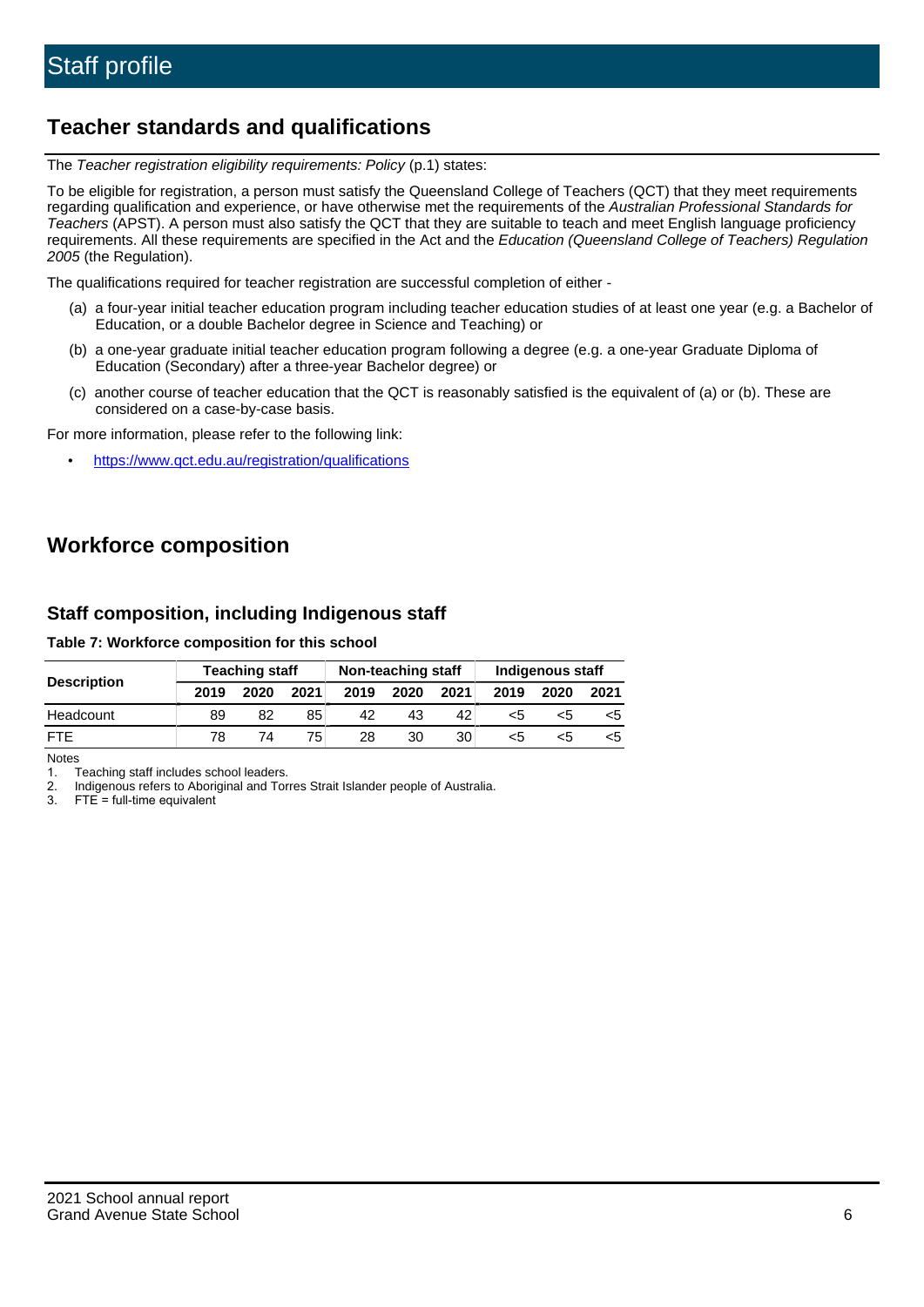# **Key student outcomes**

## **Student attendance**

Tables 8–9 show attendance rates at this school as percentages. In 2020, the COVID-19 health emergency affected student attendance in Queensland Government schools. Comparisons between 2020 and other years' attendance data should not be made.

#### **Table 8: Overall student attendance at this school**

| <b>Description</b>                                  | 2019 | 2020 | 2021 |
|-----------------------------------------------------|------|------|------|
| Overall attendance rate for students at this school | 93%  | 92%  | 93%  |

Notes

1. The attendance rate is the full- and part-time days attended as a percentage of enrolled school days.

2. Full-time students only.

#### **Table 9: Student attendance rates for each year level at this school**

| <b>Year Level</b> | 2019 | 2020 | 2021 |
|-------------------|------|------|------|
| Prep Year         | 93%  | 92%  | 92%  |
| Year <sub>1</sub> | 93%  | 91%  | 92%  |
| Year 2            | 94%  | 91%  | 92%  |
| Year 3            | 94%  | 92%  | 93%  |
| Year 4            | 93%  | 91%  | 94%  |
| Year 5            | 94%  | 92%  | 93%  |
| Year <sub>6</sub> | 94%  | 93%  | 93%  |

Notes

1. The attendance rate is the full- and part-time days attended as a percentage of enrolled school days.

2. Full-time students only.

3. DW = Data withheld to ensure confidentiality